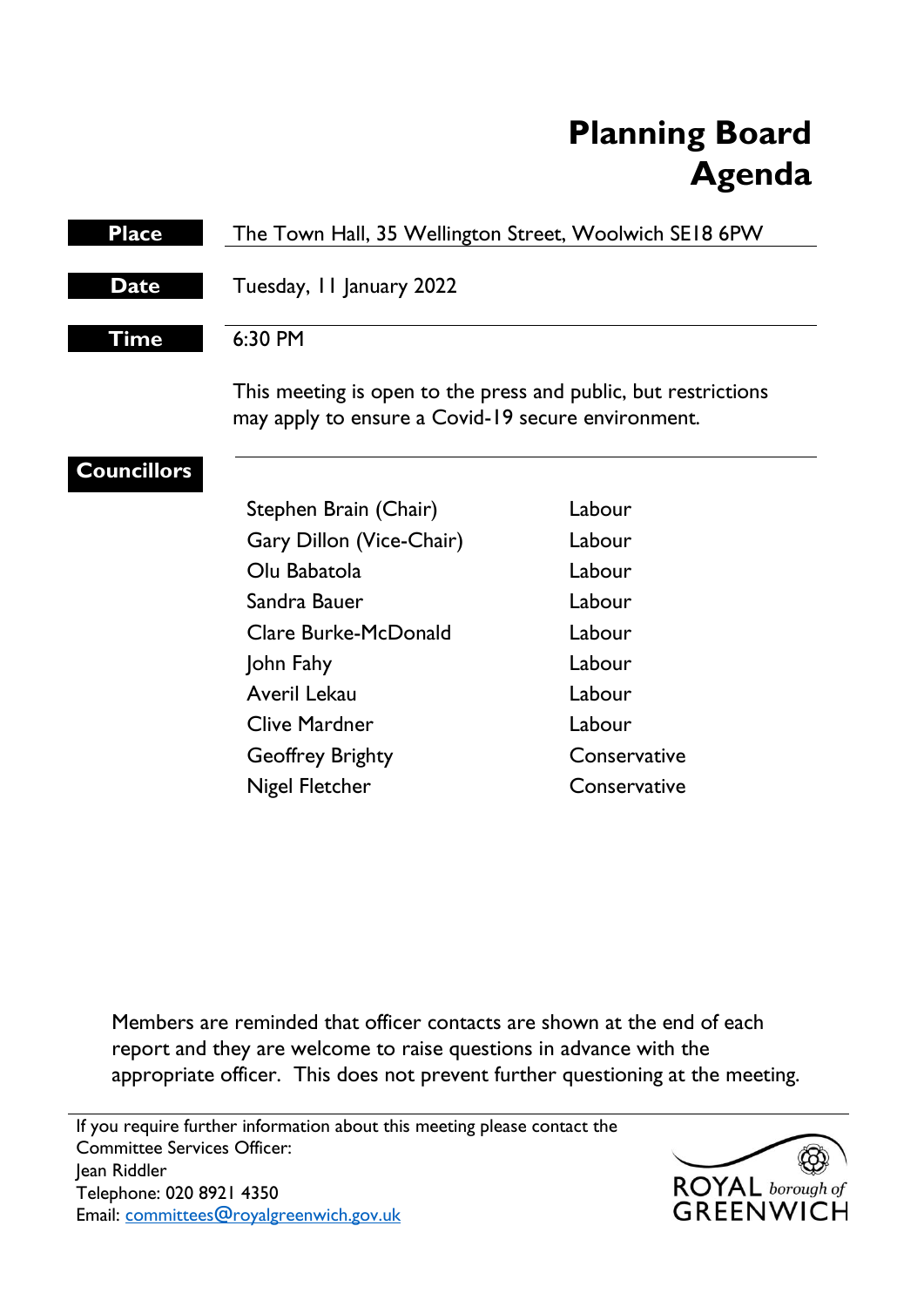### **Agenda**

#### **1 Apologies for Absence**

To receive apologies from Members of the Committee.

### **2 Urgent business**

The Chair to announce any items of urgent business circulated separately from the main agenda.

## **3 Declarations of Interest report**

Members to declare any personal and financial interests in items on the agenda. Attention is drawn to the Council's Constitution; the Council's Code of Conduct and associated advice.

## **4 Minute of previous meeting**

Members are requested to confirm as an accurate record the Minute of the meeting held on 25 May 2021 and 5 October 2021.

## **5 Land Bounded by Deptford Creek, Copperas Street, Creek Road (Creekside East), London SE8 3FN – Ref: 21/2163/MA**

## **Ward – Greenwich West**

The Planning Board is requested to grant consent for a minor material amendment to allow a variation to condition 2 (Commercial Uses Restrictions – Building A) and remove the specific references to Use Class A1, A2, A3 and B1 and replace with Class E, as set out in the report.

## **6 Old Tramyard, Plumstead, London, SE18 1PW – Ref: 21/1189/F**

### **Ward: Plumstead**

The Planning Board is requested to grant consent for the demolition of existing buildings and construction of residential dwellings, flexible light industrial, offices/workspace, retail floor space and Sui Generis (Betting Shop) use, plus associated car parking, cycle parking, refuse storage, hard and soft landscaping (including private gardens, communal open space and playspace) and other associated works, as set out in the report.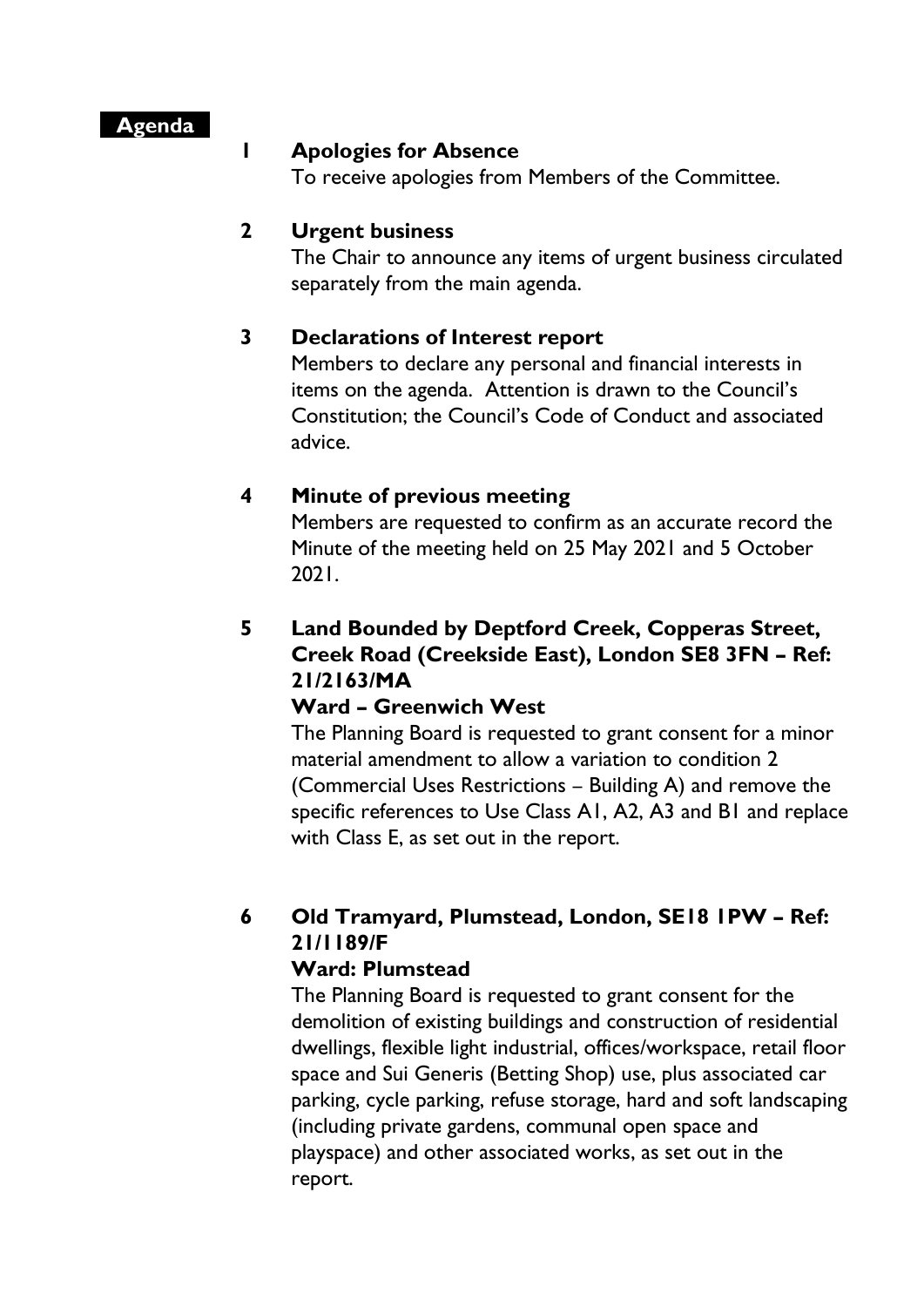Debbie Warren Chief Executive

Date of Issue Wednesday, 22 December 2021

### Filming and Recording Meetings

This meeting will be filmed for live webcasting through the Council's web site at <https://royalgreenwich.public-i.tv/core/portal/home>

This meeting may be photographed (without the use of flash), filmed or audio recorded, except where the public is excluded because confidential or exempt items will be discussed. Any footage is likely to be publicly available.

By entering the room where the meeting is being held, you will be deemed to have consented to being photographed, filmed or audio recorded, and that will apply to any representation you make to the meeting. You will also be deemed to have consented to the possible public use of any images and sound recordings.

If you have any queries regarding the recording of meetings, please contact the Committee Services Manager at [committees@royalgreenwich.gov.uk](mailto:committees@royalgreenwich.gov.uk)

## Safety **Fire and Emergency Procedures**

Users of the Committee Rooms and the Council Chamber are asked to note the following fire and emergency procedures:-

When you hear the continuous ringing of the fire alarm bells, please make your way out of the building in an orderly manner. The nearest exit from the Council Chamber and the Committee Rooms is through the main exit leading to Wellington Street (at the front of the building). Do not use the lift and do not stop to collect personal belongings. Once outside the Town Hall please make your way to the Assembly Point between Sainsbury's and The Vista via Market Street or Polytechnic Street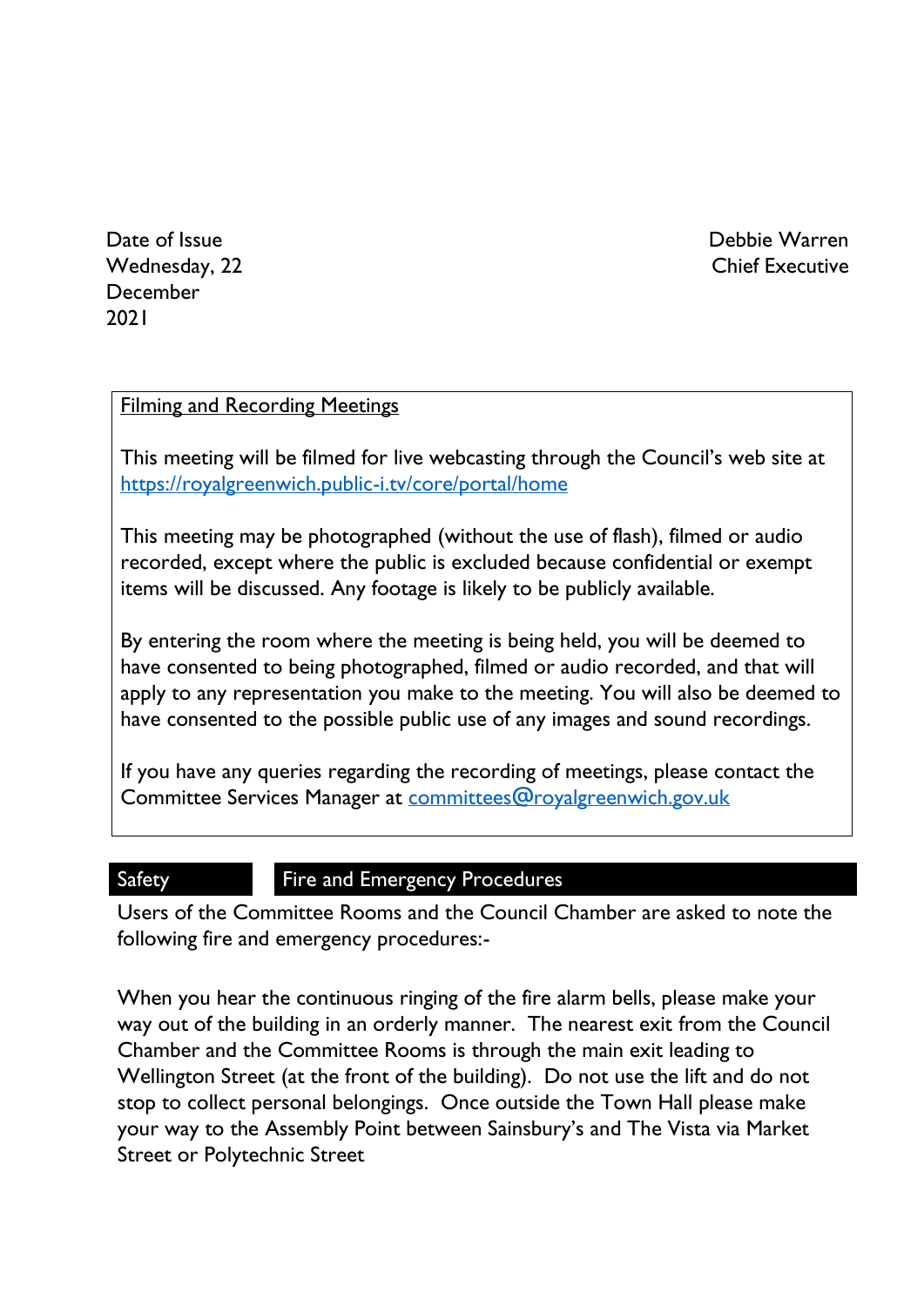## **PUBLIC INFORMATION**

## **SAFE USE OF COUNCIL MEETING ROOMS**

The local authority is required to make all its public meeting spaces Covid-19 secure.

## **You should not attend a Council committee meeting if you have or are experiencingany COVID symptoms**.

To comply with this the local authority –

- requests all attendees, unless medically exempt, to wear a face covering. Guidance on face covering can be found on the [Government's website](https://www.gov.uk/government/publications/face-coverings-when-to-wear-one-and-how-to-make-your-own/face-coverings-when-to-wear-one-and-how-to-make-your-own#when-you-do-not-need-to-wear-a-face-covering). Facecoverings can be removed when speaking at the meeting.
- requests all attendees to undertake a lateral flow test before attending meetings, and if positive you must not attend this meeting. These are free, andare available at certain sites or kits can be acquired for home testing. Please see the [Council's](https://www.royalgreenwich.gov.uk/info/200329/coronavirus/2287/covid-19_tests_for_people_without_symptoms) website for more details.
- requests all attendees to wash their hands thoroughly or use sanitiser beforeentering the meeting rooms.
- requests all attendees to scan the QR code via NHS COVID-19 App to check-in or provide their name and contact details to the Committee Services officer clerking the meeting before being admitted entry to themeeting rooms.
- requests all attendees, where possible to maintain social distancing in thecommittee rooms.
- will aim to keep in person meetings no longer than is necessary with the option of including short breaks at the Chair's discretion.

Council Meetings are open to the press and public to attend, except wherepersonal or confidential matters are being discussed.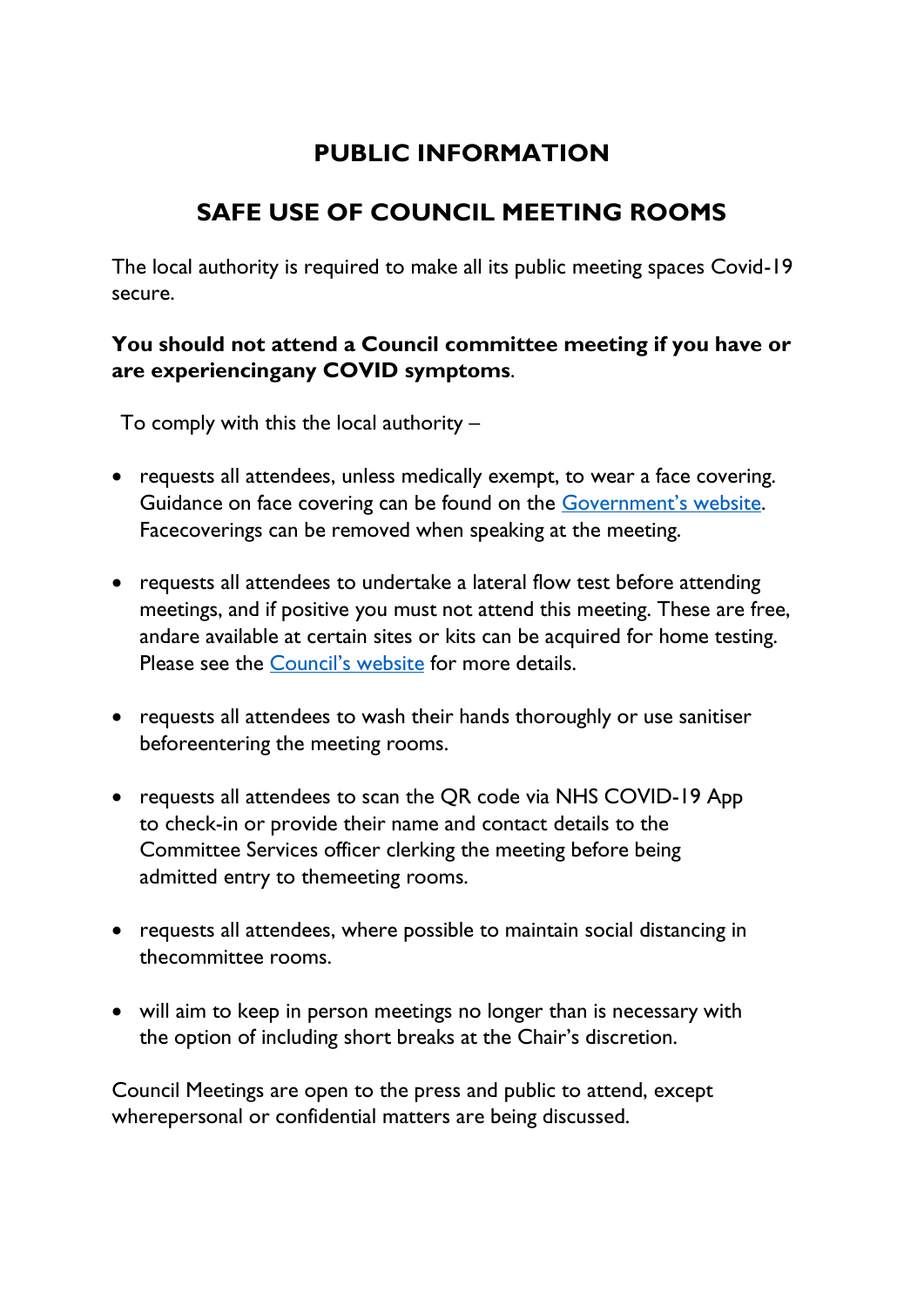As a result of Covid-19 secure measures, spaces for public viewing are extremely limited and will be allocated based on a first come, first served basis. Consideration and weighting will also be given to the role attendees will play at the meeting. The Planning Board meeting will be filmed for live webcasting through the **Council's** website.

If wish to address the Board on any of the agenda items you are requested to contact Committee Services by email at [committees@royalgreenwich.gov.uk](mailto:committees@royalgreenwich.gov.uk) or telephone on 020 8921 4350 at least two days before the meeting, stating the capacity in which you will be attending i.e., resident, representative of a recognised group, applicant, etc.

For all meetings the Chair has discretion with regard to speakers and speaking times. Some committees have defined specific rules. The Chair will take into account the safe capacity of the room. This may mean that the Chair will only permit a certain number in at any one time.

## **PUBLIC INFORMATION**

## **PLANNING BOARD IS A MEETING HELD IN PUBLIC, NOT A PUBLIC MEETING.**

## **PLEASE TURN ALL MOBILE PHONES TO SILENT.**

The meetings may be photographed (without the use of flash), filmed or audio recorded, except where the public is excluded because confidential or exempt items will be discussed. Any footage is likely to be publicly available.

By entering the room where the meeting is being held, you will be deemed to have consented to being photographed, filmed or audio recorded, and that will apply to any representation you make to the meeting. You will also be deemed to have consented to the possible public use of any images and sound recordings.

**Please note that many of the Board Members will be using electronic devices to access the agenda, reports and documents published and submitted for this.**

## **Terms of Reference**

Planning Board is responsible for the implementation across the Borough, and overall co-ordination of the Council's planning functions and in this respect the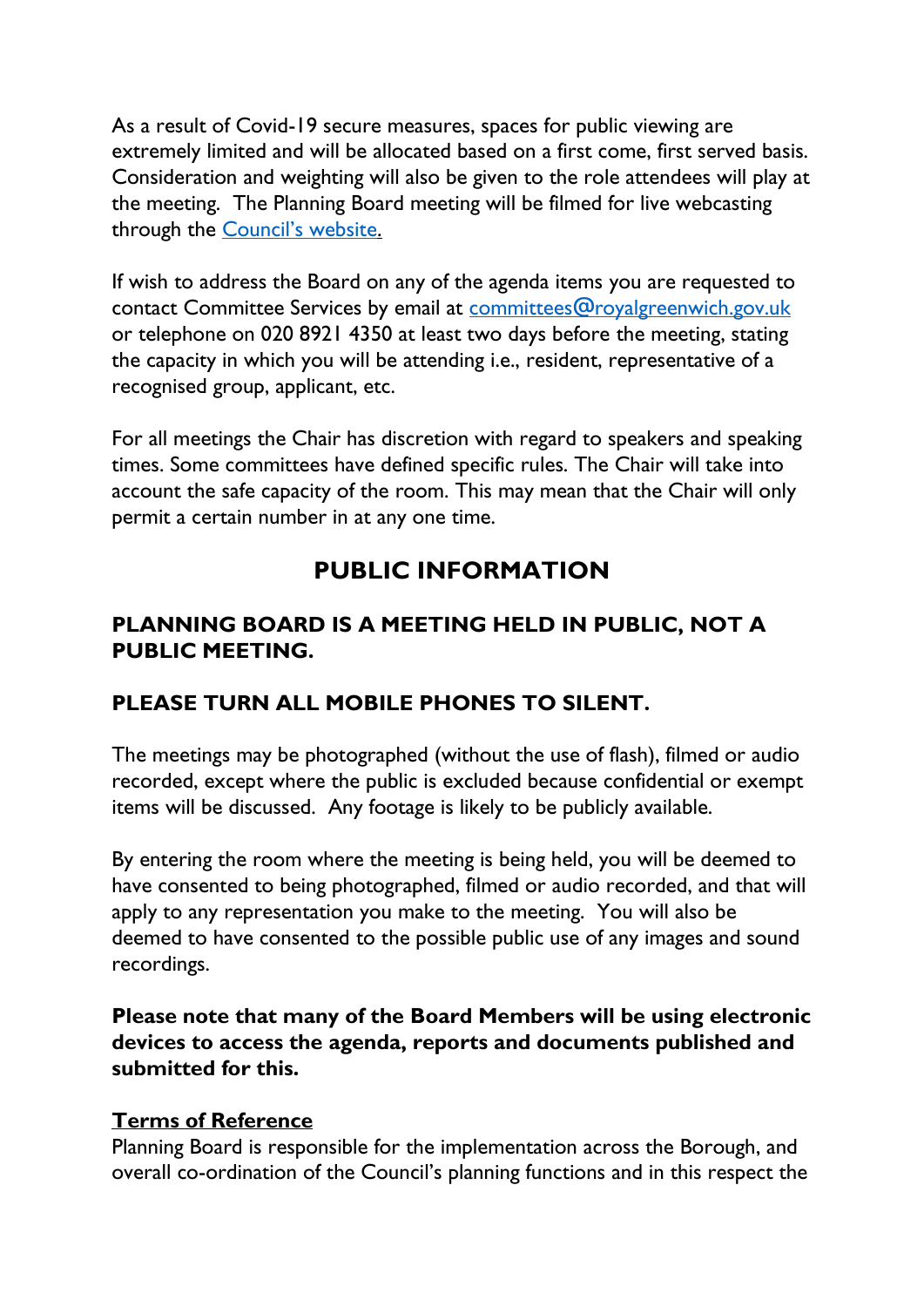Board is the 'parent body' of Area Planning Committees which will deal with individual, non-strategic planning applications.

To determine all planning applications which are considered to be strategic. *(The Director of Regeneration, Enterprise and Skills has delegated authority, in consultation with the Chief Executive and Leader of the Council to determine in each individual case whether a matter is strategic and therefore falls to be considered by the Board).* 

To determine non-strategic planning applications where the Director of Regeneration, Enterprise and Skills, in consultation with the Head of Law and Governance, Leader of the Council and the Chair of Planning, considers it would be in the best interests of the Authority for the matter to be determined by the Board rather than the relevant Area Planning Committee.

## **Determining planning applications**

When determining planning applications and related matters Council Officers and Councillors must adhere to important principles set out in legislation and Central Government Guidance.

Applications shall be determined in accordance with the Development Plan unless material considerations indicate otherwise. (Section 38A, Planning and Compulsory Purchase Act, 2004). The development plan comprises the Royal Greenwich Local Plan: Core Strategy with Detailed Policies 2014 and the Spatial Development Strategy for Greater London.

The Key Principles of which are:

- If there are other material considerations, the Core Strategy is the starting point and other considerations weighed up against it.
- Where the Core Strategy is not relevant or there are policy conflicts, the application must be treated on its merits.

## **Material Planning Considerations include;**

- Statutory provisions contained in Planning Acts and Statutory Regulations and Planning Case Law.
- Central Government planning policy and advice as contained in Circulars, The **National Planning Policy Framework (NPPF) and National Planning Policy Guidance (NPPG).**
- Planning Briefs and other Supplementary Planning Guidance, e.g. Home Extension Guidelines.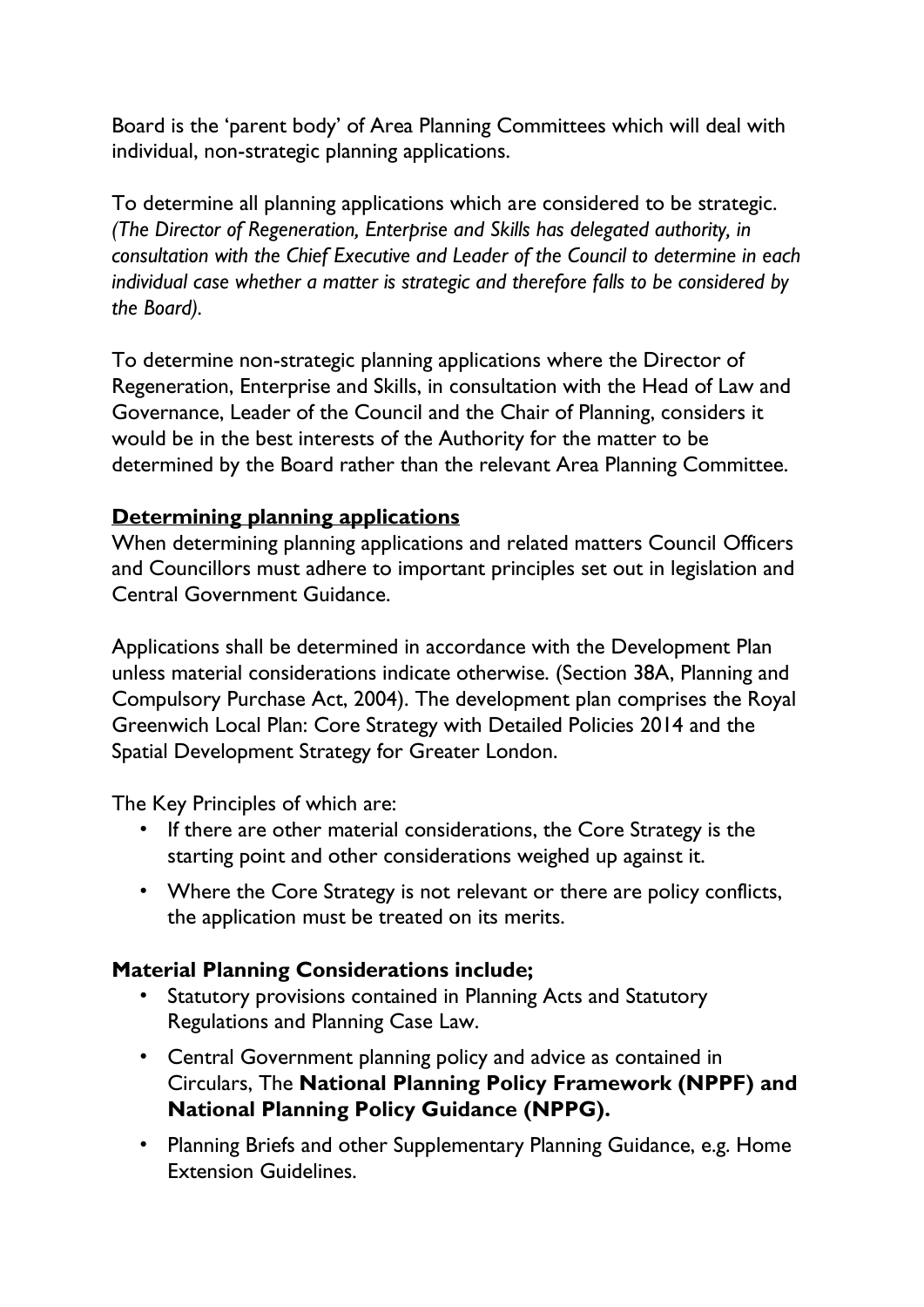- Site specific issues such as availability of infrastructure, density, car parking.
- Environmental effects such as effect on light, noise, overlooking, effect on the street scene.
- The need to preserve or enhance the Special Character or appearance of Conservation Areas and protect Listed Buildings.
- Previous planning decisions, including appeals.
- Desire to retain and promote certain uses.

## **Matters that must not be taken into account when determining planning applications include**

- Moral and religious issues.
- Unfair competition.
- Breach of private covenants or other property rights.
- Devaluation of property.
- Protection of a private view.
- Identity of an applicant or occupier.

## **The Procedure for considering Applications**

The conduct of the meeting is at the discretion of the Chair. According to the number of items to be considered, the Chair will strictly control the time for speakers wishing to address the Board.

At the start of the meeting the Chair will summarise the procedure to be followed and announce that anyone wishing to address the Board should give the Corporate Governance Officer their names, as if they are not included on the list they will not be permitted to speak.

- 1 Council Officers will introduce each item, outlining Officers' recommendations on the matter, and answer any questions from the Board Members. The Chair will then invite members of the public on the list to come to the table and address the Board.
- 2. Both objectors to and supporters off an application, including amenity societies will be invited to address the Board. The Chair has indicated that the following times will generally be allocated to speakers on any one application. **The Chair may vary the time available**, e.g. where there is